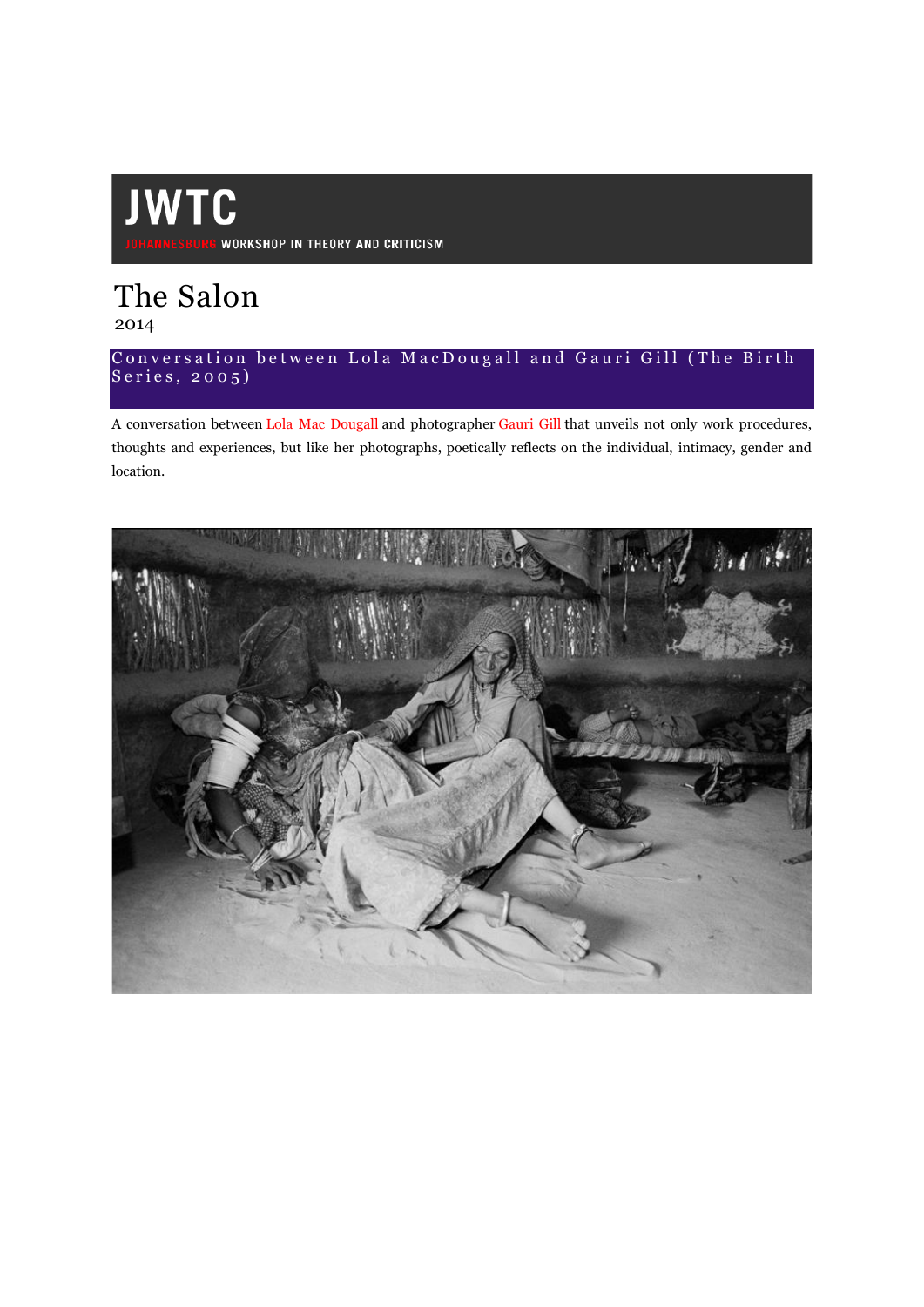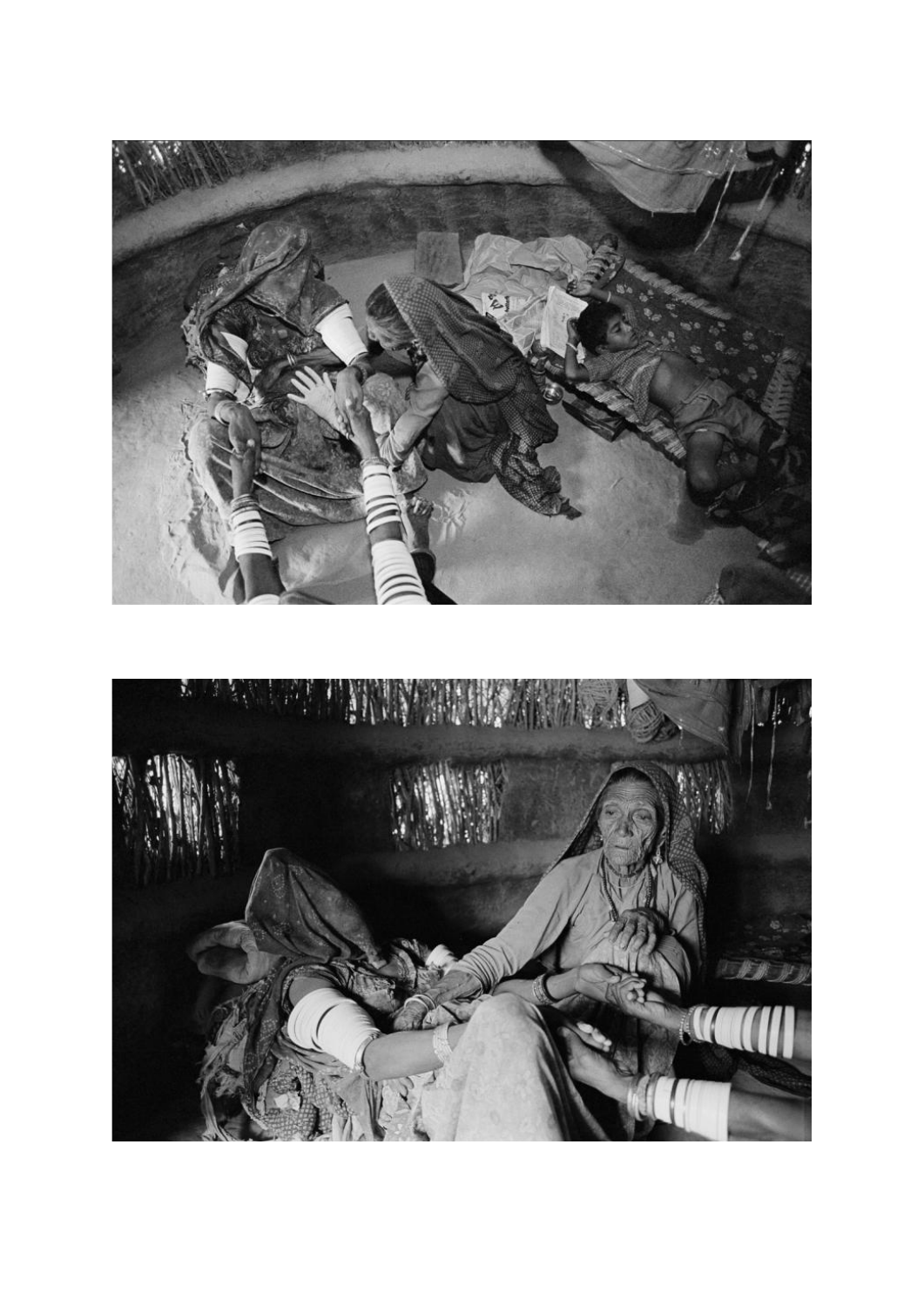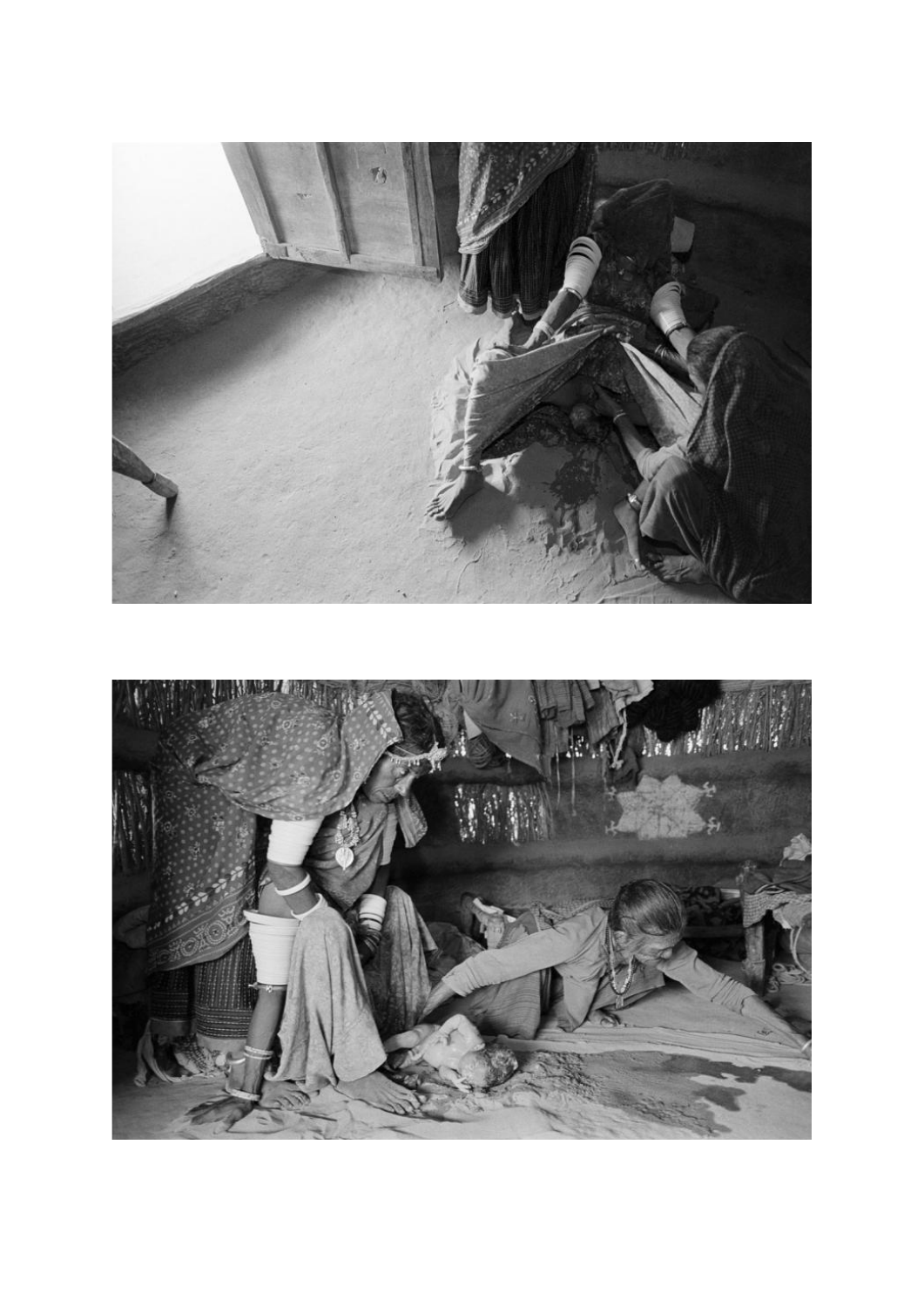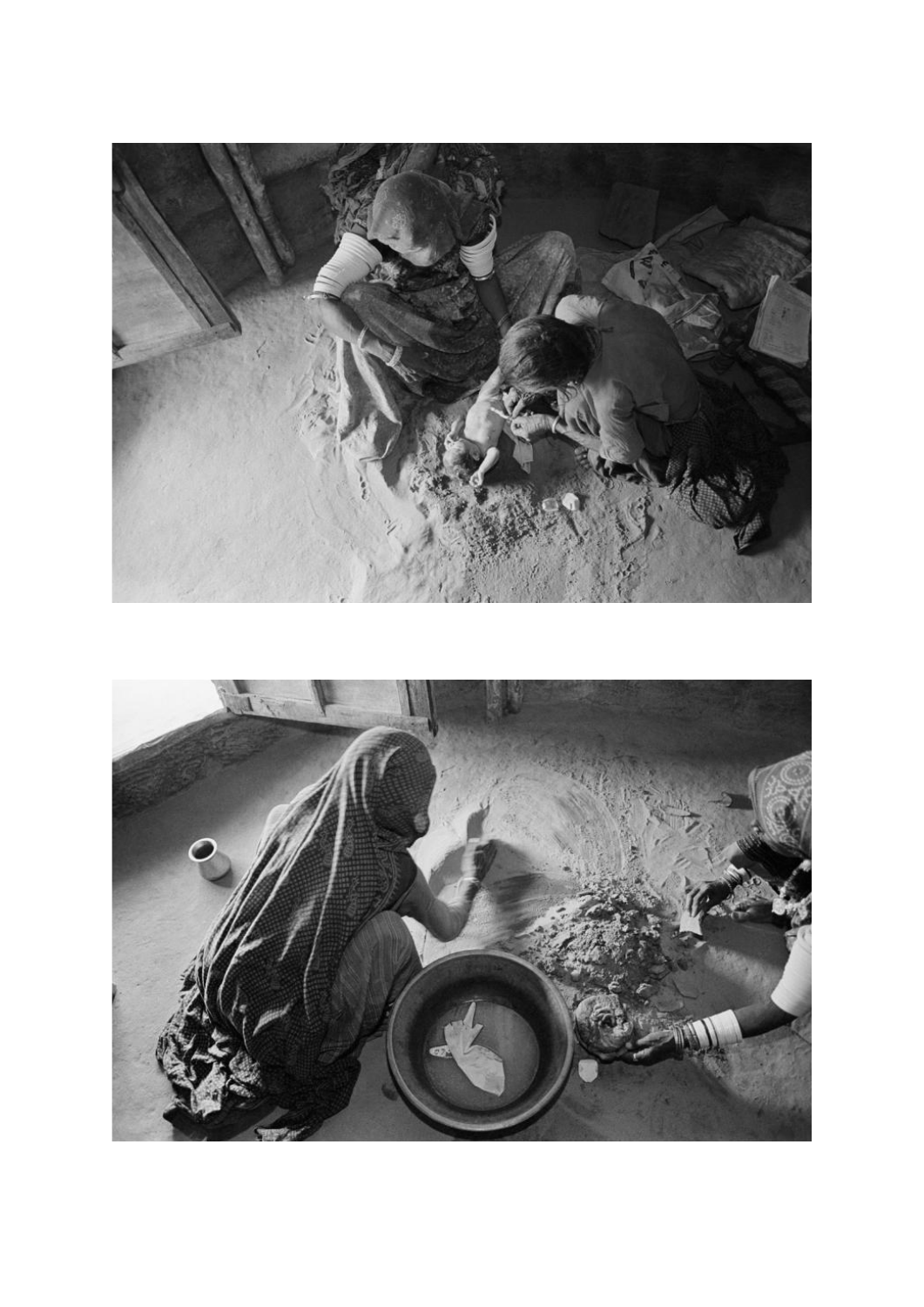![](_page_4_Picture_0.jpeg)

### Interview with Gauri Gill

#### **Lola Mac Dougall (Executive Editor, Punctum Magazine) speaking to Gauri Gill**

*The following are excerpts from an interview for JWTC where she talks to Lola Mac Dougall (photography researcher and co-founder of Punctum magazine) about developing her practice beyond a Euro-centric paradigm, about privacy and the multiple readings of her work, particularly the Birth Series (2005), reproduced herewith.Lola Mac Dougall (LMD): Your photography has often dealt with privacy. This requires a long-term investment in developing a relationship with your sitters, sometimes returning to them several times over many years. You have described your process elsewhere as 'active listening'. As a woman photographer, do you find it a contradiction that perhaps a relatively easier access to private spaces contrasts with the difficulties of practising other forms of photography, such as street photography?*

**Gauri Gill (GG):** All of this is generalising isn't it. The act of photographing someone is about a relationship between particular individuals, so it is contingent upon those individuals...gender is one part of that equation. It is also context-specific. Certainly in some cities and neighbourhoods it is difficult to be out working in public spaces. I have been in a few hairy situations, where things unexpectedly turned, but then again perfectly safe in situations that one might consider to be definitely unsafe. As a woman who grew up in north India, to some degree we had to learn how to be in a public space...schooling oneself to dress in a certain way, being generally aware and so on. It becomes the DNA of who one is. Perhaps it is less true for young women today in post liberalised India.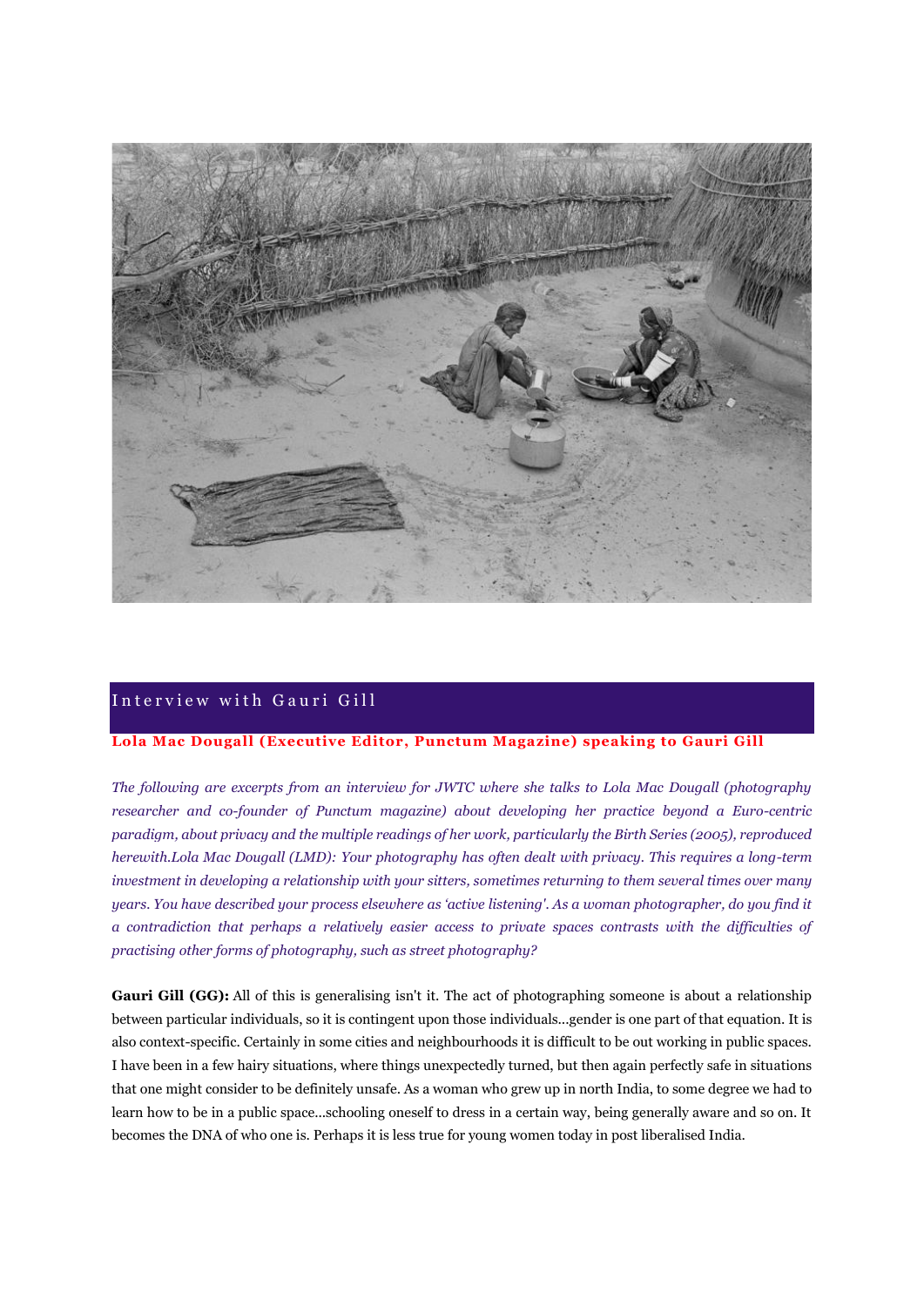There is also the issue of class. Although the street or the road is an equaliser in some sense, and perhaps confronts all women in a similar way, I might have a greater confidence based on my English speaking education and being relatively privileged at home. Perhaps its misplaced, but I might have ventured into spaces that another woman, with other life experiences, might not consider.

But yes, I have occasionally felt fear, and that is a part of it too. Then the camera gives you a certain power. When I am photographing I am absorbed and feel kind of invisible - although of course I'm not - but it has that talismanic power, maybe because one is so focused on the image making. I think people notice that, they can see that you're a little bit in your own world.

**LMD:** In this sense, some authors have pointed out that your series "Nizamuddin at Night" can be read as a feminist reappropriation of the public space (Sabeena Gadihoke 2010), would you agree?

**GG:** I was interested in the night and how my neighbourhood transformed itself at that time. It is true I didn't find many people out on the road in the middle of the night. The emptiness and darkness that drew me in felt preservative. The night is inward looking, in a way. Acting upon your desire, finding a way to do so - despite the fear - is feminist, I suppose

**LMD:** You have had a stint as a curator in Transportraits, Women and Mobility in the City (2010). In the curator's note, you wrote: "In the age of homogenising capital and markets; of art from nowhere, applicable to anywhere and frequently about nothing; it is a privilege to have had the opportunity to work with local groups and be thinking of local audiences" Were you only thinking on your capacity as a curator or also as a photographer?

**GG:** Both. I very much like to engage with local groups and show work where it is made...for me local groups may include friends and interlocutors. They are embedded in the work. It's such a privilege to be able to share work with local audiences.

**LMD:** So far, you have decided to stick to the representation of your own culture / country (even while living in the United States: "The Americans" is a series documenting the lives of Indian immigrants in the US). Do you agree that the universal can be achieved by looking at the local/particular?

**GG:** It makes sense doesn't it - since I have lived most of my life in India - to make work about aspects of being here. I did work on projects in the US that were non-India related, but they remained more at the level of sketches or explorations or research. I believe it takes a long time to become emotionally invested in a place, to truly care and belong - and have it belong to you.

And then, my culture or country as you put it, in the US was a different world altogether, and while some aspects felt familiar others were completely dissimilar to what I had known. It had transformed itself into another fantastic being. Culture is porous and not pristine. That's what made it interesting to me. And that's why it's called The Americans - because it really is questioning the notion of who is an authentic American. It's very hard to package individuals into one tidy package.

I think the universal is often achieved by looking at the local or the quotidian, things that are familiar and therefore not exotic, but never ordinary. The camera allows you to step back and see things, to slip through the cracks in a sense. I think digging deep is important, and your personal reasons for investing the energy and time and emotional resources into doing so - which won't ultimately sustain themselves if they're not real.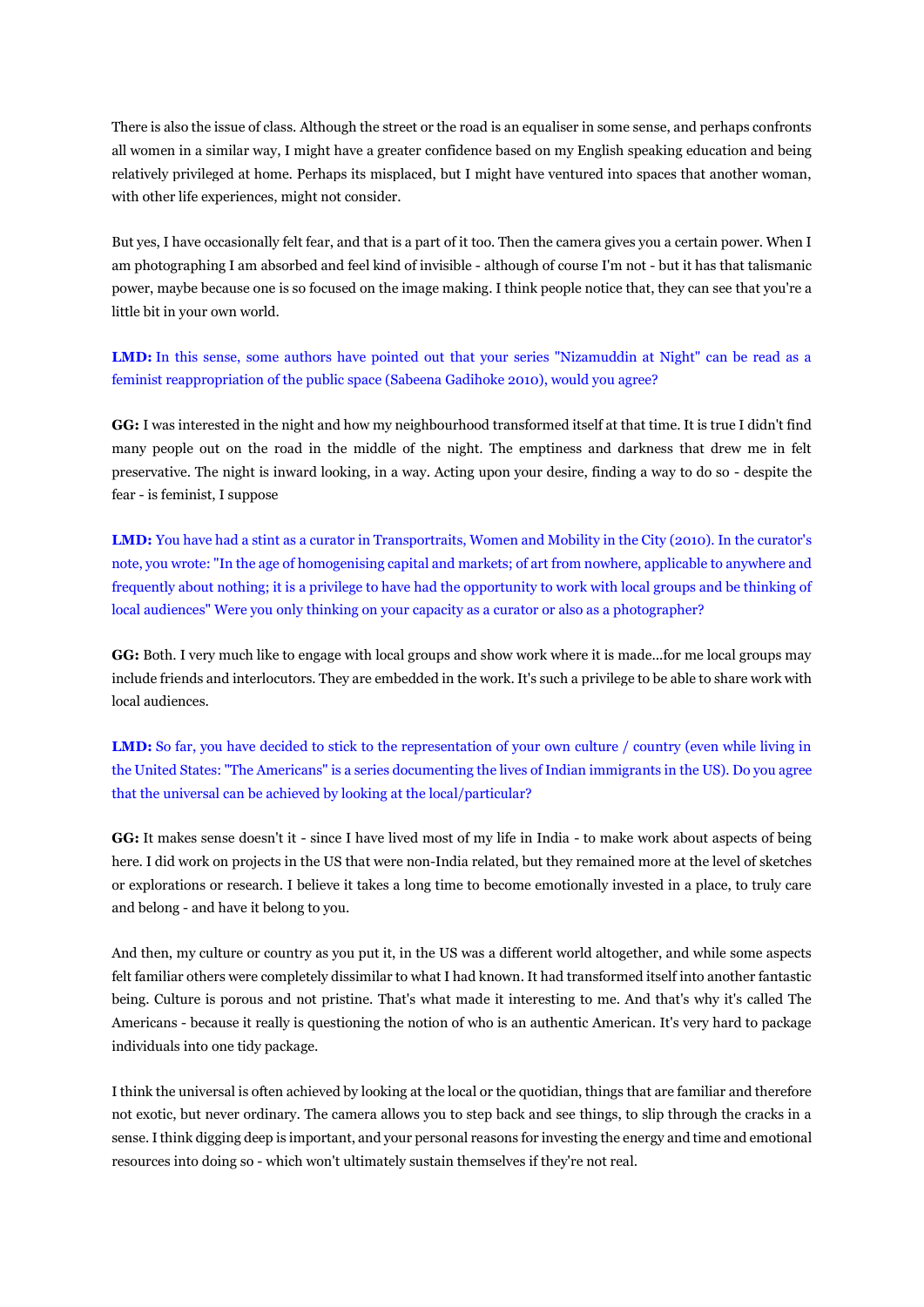## **LMD:** Have you ever surprised yourself approaching a subject with an 'orientalist' mindset? I guess as photographer, one has to be alert not to fall into 'exoticism' traps?

**GG:** I think the main sign of an orientalist viewpoint to me is skimming but not really delving. If one starts to delve, one can't rely on the notion or stereotype anymore, and one can't predict what will happen: which way the work will turn, or how it will change you. I like to answer questions for myself, and if possible surprise myself. But yes, one can't help continually questioning oneself and one's motivations.

#### **LMD:** Do you feel your photography is influenced by the way you believe the West may read your work?

**GG:** Who specifically is the West? It's not a monolith, to essentialise it would be to Orientalise it no...there are all sorts of people working in the West, all sorts of work and arguments being made. That said, I do try and contextualise and frame the work when it is shown out of it's local context, because it can be easily or lazily misread. Sometimes people visiting galleries in Delhi don't have the specific original context either.

My home is here in Delhi and so obviously this audience is and will always be very important to me. I do try and show my work in various places - including away from galleries and museums - from Urmul Setu in Lunkaransar to Mississauga Public Library - or most recently for free download on the internet. It's a freedom photography affords.

**LMD:** Let us focus now on Birth Series, a photo essay shot in 2005 in which an elderly midwife assists in the delivery of her own grandchild on a sandy floor of a desert hut in Rajasthan. Home deliveries represent 70% of the deliveries in rural India, the figure of the dai (midwife) being a central one in this event. According the UNFPA (United Nations Population Fund), "midwives typically endure low status, poor pay and a lack of support despite the enormous responsibility they bear. (...) (They) often receive the least respect and support from the health system". I believe one of the reasons for my fascination with the series lies in its interpretative wealth. It can be approached from a variety of disciplines perspectives: documentary, public health, anthropological, etc. However, you chose to present it using what Elizabeth Edwards calls the romantic mode: in a dim-lit art-gallery room echoing the lighting in the hut where the delivery took place. As the author of the images, is there a particular perspective you would like to encourage/ talk about?

**GG:** The work does cut across a variety of disciplines because I am interested in different approaches. I have ongoing conversations with friends who may be activists, journalists, public health academics or economists. It's hard to separate the strains. Formally and contextually as well, the series can be shown in a variety of ways. It has been shown at a public health conference; it will be included in a book at some point. In the art gallery I like to show the eight works in the series in their own distinct space because they belong together and there is a kind of narrative, and the relatively low light is partly to try and recreate being there. Bright gallery lights are also to some degree unnatural. The 'facts' are present in the pictures, and may be read in various ways depending on the reader. But it's also true that finally there is a mystery, as anyone who has been present at a moment of birth - or death can attest to.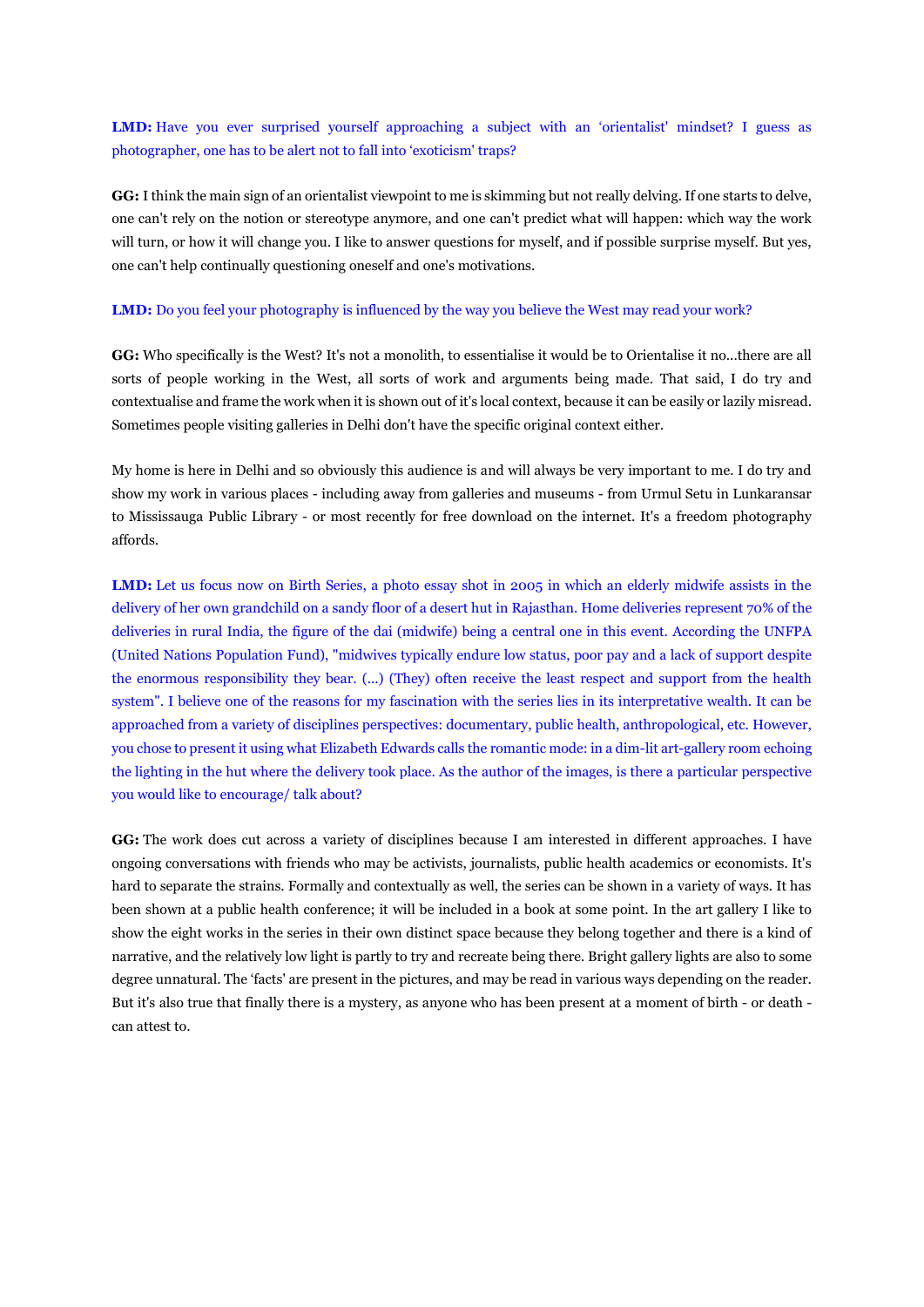**LMD: I**f I am not wrong, Birth Series belongs to a broader body of work entitled Notes on the Desert. Talking about its protagonists, you once said: "To live out in the desert as a poor, landless person without a regular job amounts to an inescapable reliance on one's self, on each other and on nature". It is an all too common irony that a deficiency in infrastructure - health care in this particular case - has helped to preserve a traditional form of knowledge. How do you feel about this paradox?

**GG:** There can be no doubt that safe healthcare should be available to every human being, every citizen. It's criminal that it's not. Even in the case of this particular birth when the baby's head would not descend we had moments of real panic. I knew the nearest help would be five km away on a camel cart...and that would be just to get to the irregular bus. I felt helpless. So I immensely respect women such as Kasumbi Dai - and many of the dais I later met - who are very much needed by villagers in the absence of necessary and medical facilities, and who at least have a breadth of experience, if not the requisite medical training. They continue to do this work without adequate recompense. Because the reality is that existing hospitals are often too far away, poorly equipped and maintained, and missing gynaecologists, anaesthetists, oxygen and other emergency facilities that we consider basic and essential in the city. Both the journey to the hospital and the subsequent costs entailed are often economically not feasible. Hiring a vehicle - as well as paying for family members to accompany the mother, and food and lodging expenses for the time it may take - all of this can be prohibitive. The men of the house are not always available to accompany her, and families hesitate to send unaccompanied women. And both patients and families prefer 'lady' doctors, but not many women doctors are to be found in rural government hospitals.

But also, there is a fount of knowledge and experience that has been passed down over generations and is connected to the particular area -it's particular geography, weather conditions, food and herbs etc - whatever is easily available and suits local people. So although traditional medicines or cures cannot solve many things - and it would be foolish to depend on them wholly particularly where the mother is at any sort of risk - I do think they have an inherent value which should not be completely discarded. It may be more useful to acknowledge dais, learn from them and include them in the formal hospital system and government schemes. Many dais come from lower caste or tribal groups, are widows or economically disenfranchised, and this makes them susceptible to exploitation. There is a stigma currently attached to the dai, as though the services she provides are somehow illegal, when in fact it is one requested for by villagers, often understandably so.

In the end it's about absorbing both systems, and giving people real choices, isn't it? They can then decide what they want, for themselves. And to think a little practically, as women often must and do. Yes, for many, this is the tough reality. It is a paradox and a complex one.

**LMD:** The viewer is unable to see the veiled face of the mother-to-be but, at the same time, cannot avoid feeling that she is over-exposed: she is extremely vulnerable because she in a transition status towards motherhood. What do you think the sitters themselves think of this exposure?

**GG:** It is a difficult and delicate time. And we were careful that her identity should not be exposed in any way. I wished to be as respectful as possible. It was completely private as there were only four of us women adults in the room, and a young niece, and Sooni's young son. I had a small inconspicuous camera without a flash and I wasn't really photographing throughout. I was pretty caught up in what was going on, even having to assist in the birth! Since I had lived with the family for ten odd days they knew me quite well. And they knew why I was there.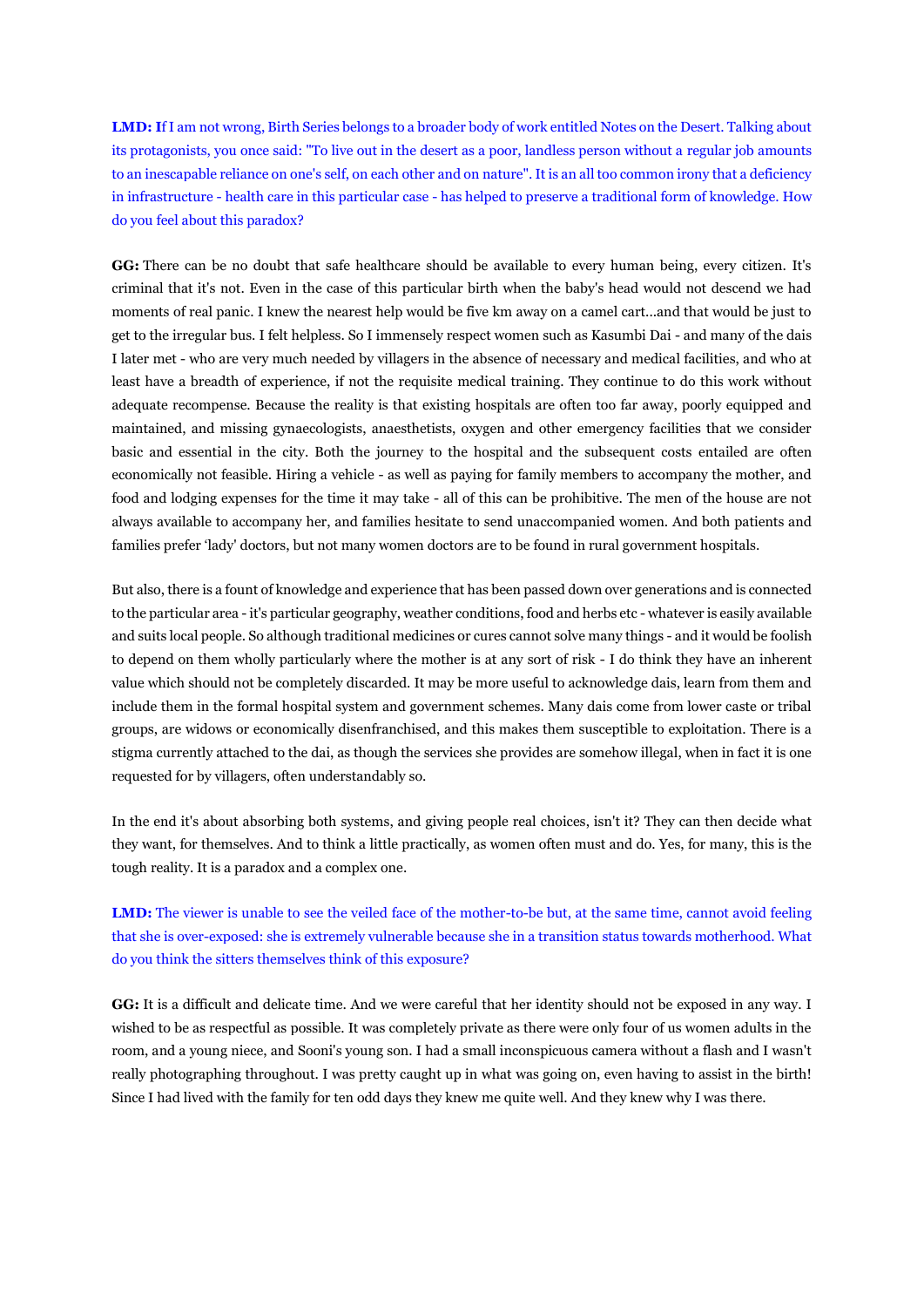Interestingly, Kasumbi Dai told me once: "A jaapa (delivery in Hindi) at home is much better because the girl is covered with clothes. In hospital, the person is exposed, it's all open". There, all kinds of strangers have access to your body.

**LMD:** The photographer is a participant in an intimate moment. Did you feel you were participating in the event beyond its mere documentation? Do you feel this particular body of work reveals something about yourself?

**GG:** We had conversations over the time I was there. I learned so much from being with Kasumbi Dai, a real feminist to my mind, someone who had taken charge of her life and survived and steered it after suffering grave losses. Being there felt also like being in another time. We were fairly isolated, and I remember the quiet in the desert, other rhythms. I'm sure it does reveal things about myself - as with all of my work. But it's not really for me to say.

**LMD:** The series may be observed from a feminist perspective: it questions an ideology related to patriarchal structures according to which women should be annoyed with their own bodies. "Ladies" should repress and never mention (let alone display) bodily experiences that produce bodily fluids. Hence, menstruation, excrements, delivery related-excreta are considered obscene. In an etymological sense: "ob skena" referred in Greek theatre to bloody or sexual scenes, which were to be performed off stage.

It could be said therefore, that you are challenging the displeasure that women are expected to feel towards their own bodies. Are you comfortable with this political / feminist reading of the series?

**GG:** I think in the urban context there can be an attempt to fetishise the whole experience of childbirth, whereas here, in some ways, it felt like the most normal thing in the world. Afterwards Kasumbi and another relative took the umbilical cord and placenta out into the yard and buried it in the sand, and washed up, and there was a simplicity and ease about the ritual.

**LMD:** As a viewer, I cannot help being extremely aware of the sandy floor and the fact that most of the childbirth fluids will be absorbed by it. I personally find it a beautiful thought: the woman marks the land as some kind of a pointer of belonging. Did you ever consider the series in this light, I mean, delivery as a kind of mark in the Earth?

**GG:** The birth happened in the earth, quite literally. One of the things Kasumbi initially wanted to show me was a delivery on one of the plastic sheets she had been trained to use by the NGO. The birth started on a sheet, but very quickly Sooni (the mother) pushed it aside, and they made the traditional warm concave hollow in the sand for her to squat in. This was also how she had had her five children earlier.

**LMD:** One of the apparent readings of the series is the anthropological one, as it depicts childbirth, a quintessential rite of passage. By shooting the delivery, the photographer superimposes another layer of meaning to the photographic object. In your practice, what is the relation between the "moment of recognition" of the photographic object and its depiction?

**GG:** The moment of depiction as you put it, is really a moment of recognition - and everything that you have seen and done and read and felt in your life prior is responsible for it. So all of those possibilities and meanings exist in the representation or the photograph too. What comes after, and how the image is read in particular contexts, adds yet another layer.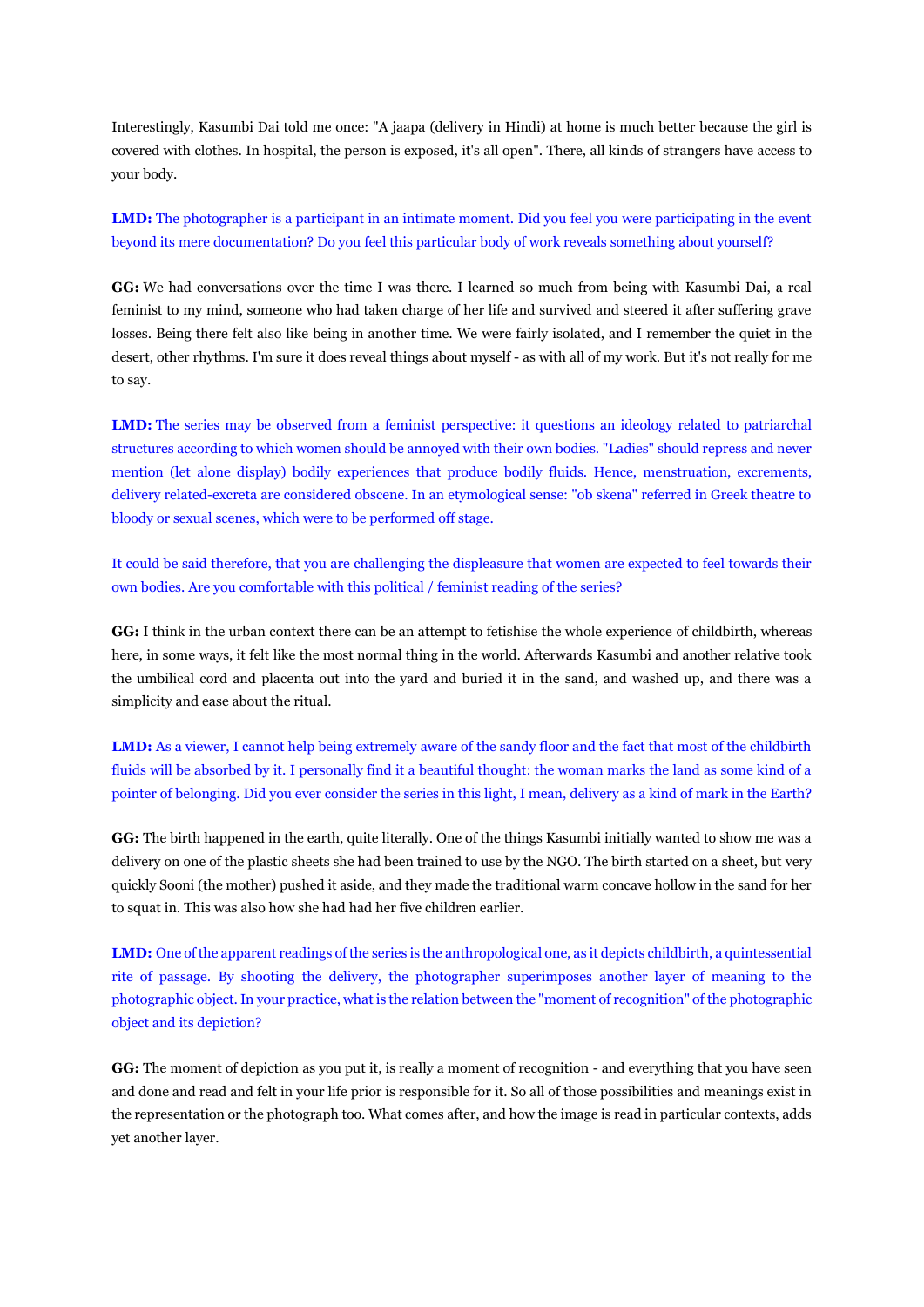**LMD:** Portraying privacy must be a difficult terrain from the ethical point of view. Talking about his 1970s' and 1980s' portraits of friends, Pablo Bartholomew says that he took permission from them before showing their images. But of course in this (his) case he could go back and ask them because they were friends, which is something that may just not be possible in many situations...What was your approach in the case of the "Birth Series", for instance? Could you elaborate on the issue of consent?

**GG:** I was invited by Kasumbi Dai to be there and to photograph the birth. She was proud of her work, and of the new and safe practices she had learned at NGO workshops and wished to show them to me, to record them. I could not have lived at her home for ten days without her consent or invitation.

As regards consent for Notes from the Desert and The Americans I showed the work to as many of the people I could reach, before both shows. Apart from the more straightforward issue of permission we spoke of the issue of what form the showing should take...and it's obviously useful and necessary for me to have the conversation about what the people in the photographs make of the photographs. Most other people don't even care as much about the particular image. It's a bit like looking at a family album with friends who lived the experience with you.

**LMD:** Some people feel that Mary Ellen Mark's work in India is exploitative, in the sense that she used India's incredible visual wealth and over-abundance of difficult situations. Do you think people would have been so harsh had she been an Indian photographer? In other words, should the 'voyeuristic sin' be frowned upon less when the photographer is an "insider"?

**GG:** Well, obviously I don't wish to comment on anyone else's work. But in general, whether or not voyeuristic sins are frowned upon less coming from insiders rather than outsiders, ultimately I don't think 'exploitative' work makes for very interesting photography. It becomes too one dimensional, too much about the photographer - easily contrived and flat. Photographs are transparent texts in a way. A lot is revealed in the image itself, to those who can read it.

**LMD:** In your experience, is there a rule to be followed in order to mark the limit between use and abuse of someone's image or this is something to be decided on a case-by-case basis?

**GG:** You can't be dishonest and take a picture for one reason which you state to the subject and then put it in another context altogether. But ultimately there's a grey zone, as with all relationships, so yes it is case by case. I think being honest about one's general intentions from the beginning to everyone involved is a good start.

With photography today, apart from the professionals there are people using cell phone cameras to record things all the time, and often placing images in different contexts without permission. And there is the State conducting its own surveillance... cameras are ubiquitous now. These issues are not restricted to the photographic form either.

You have this in other representations of 'reality' too - even those purported to be fictional novels. There are great writers who have written about their marriages breaking down, who reveal family histories and secrets, biographers who have used personal letters written by private individuals stored in archives... That's tricky terrain after all, which part of your experience belongs to you, and which to those who shared it - or do you have the right to share it because you have the language and hence the power. But again, I believe exploitation in intent and nature comes back to haunt the tone and tenor of the work itself. If work is deeply felt and observed, and made in a spirit of honesty and trust, it has its own integrity that others can share in.